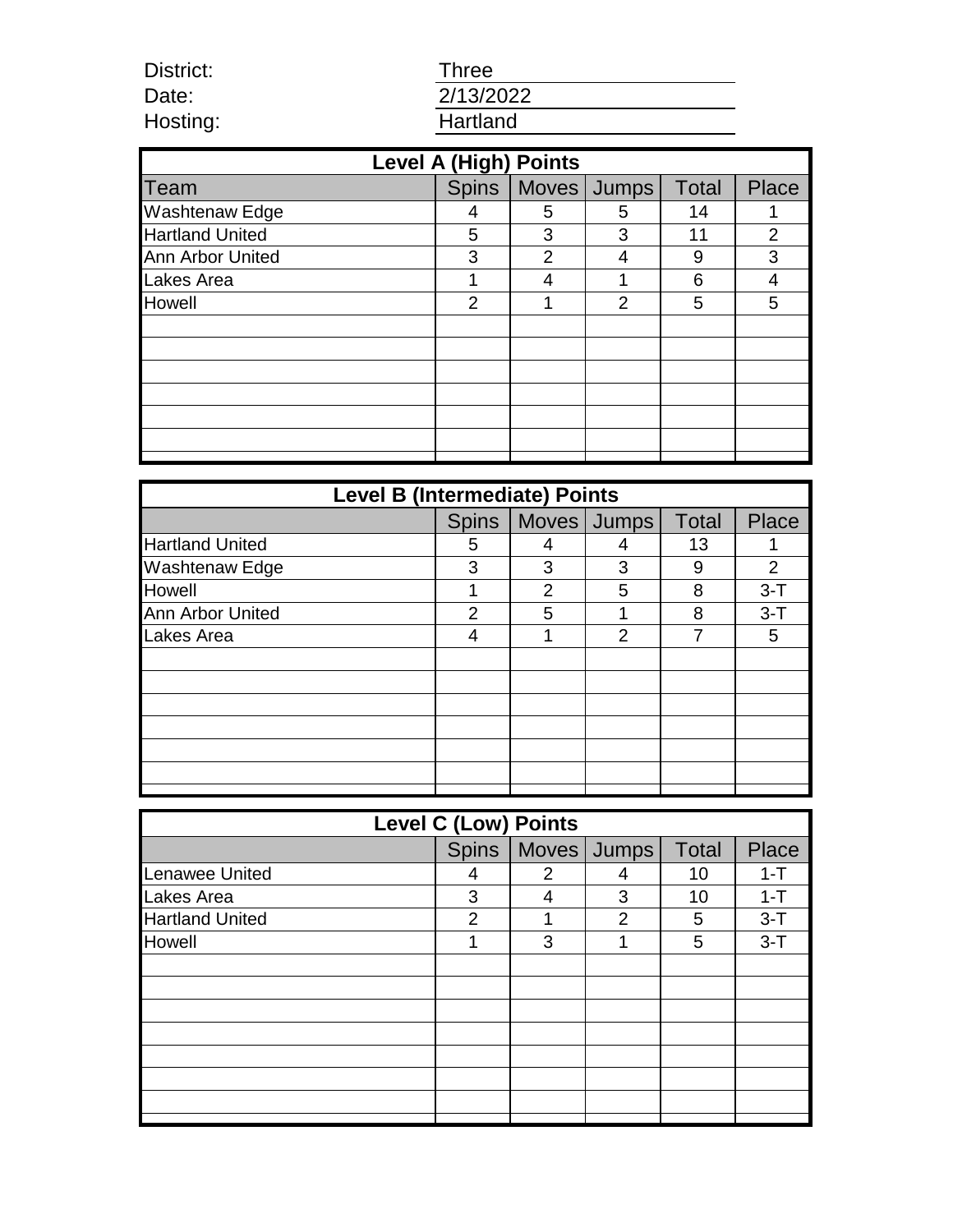Level C Low Spins - Final Standings

- Lenawee United
- Lakes Area
- Hartland United
- Howell Unified

Level Intermediate B Moves - Final Standings

- Ann Arbor United
- Hartland United
- Washtenaw Edge
- Howell
- Lakes Area

## Level A High Moves - Final Standings

- Trenton/Wyandotte/Carlton
- Level A High Jumps Final Standings
	- Trenton/Wyandotte/Carlton

## Level A High Moves - Final Standings

- Washtenaw Edge
- Lakes Area
- Hartland United
- Ann Arbor United
- Howell Unified

## Level A High Spins - Final Standings

- Hartland United
- Washtenaw Edge
- Ann Arbor United
- Howell Unified
- Lakes Area

## Level A High Spins - Final Standings

- Trenton/Wyandotte/Carlson
- Level A Jumps Final Standings
	- Washtenaw Edge
	- Ann Arbor United
	- Hartland United
	- Howell Unified
	- Lakes Area

### Level B Intermediate Moves - Final Standings

- Trenton/Wyandotte/Carlson
- Southgate
- Downriver United
- G City/Wayne Westland
- Grosse Ile/Lincoln Park

## Level B Intermediate Jumps - Final Standings

- 1 Howell<br>2 Hartlan
- Hartland United
- Washtenaw Edge
- Lakes
- Ann Arbor United

### Level B Intermediate Jumps - Final Standings

- Southgate
- Downriver United
- Grosse Ile/Lincoln Pk
- Trenton/Wyandotte/Carlson
- G City/Wayne Westland

### Level B Intermediate Spins - Final Standings

- Hartland United
- Lakes Area
- Washtenaw Edge
- Ann Arbor United
- Howell

#### Level B Intermediate Spins - Final Standings

- Southgate
- Downriver United
- Trenton/Wyandotte/Carlton
- Grosse Ile/ Lincoln Park
- G City/Wayne/Westland

#### Level C Low Jumps - Final Standings

- Lenawee United
- Lakes Area
- Hartland United
- Howell Unified

## Level C Low Jumps - Final Standings

- Southgate
- Trenton/Wyandotte/Carlton
- Downriver United
- G City/Wayne Westland